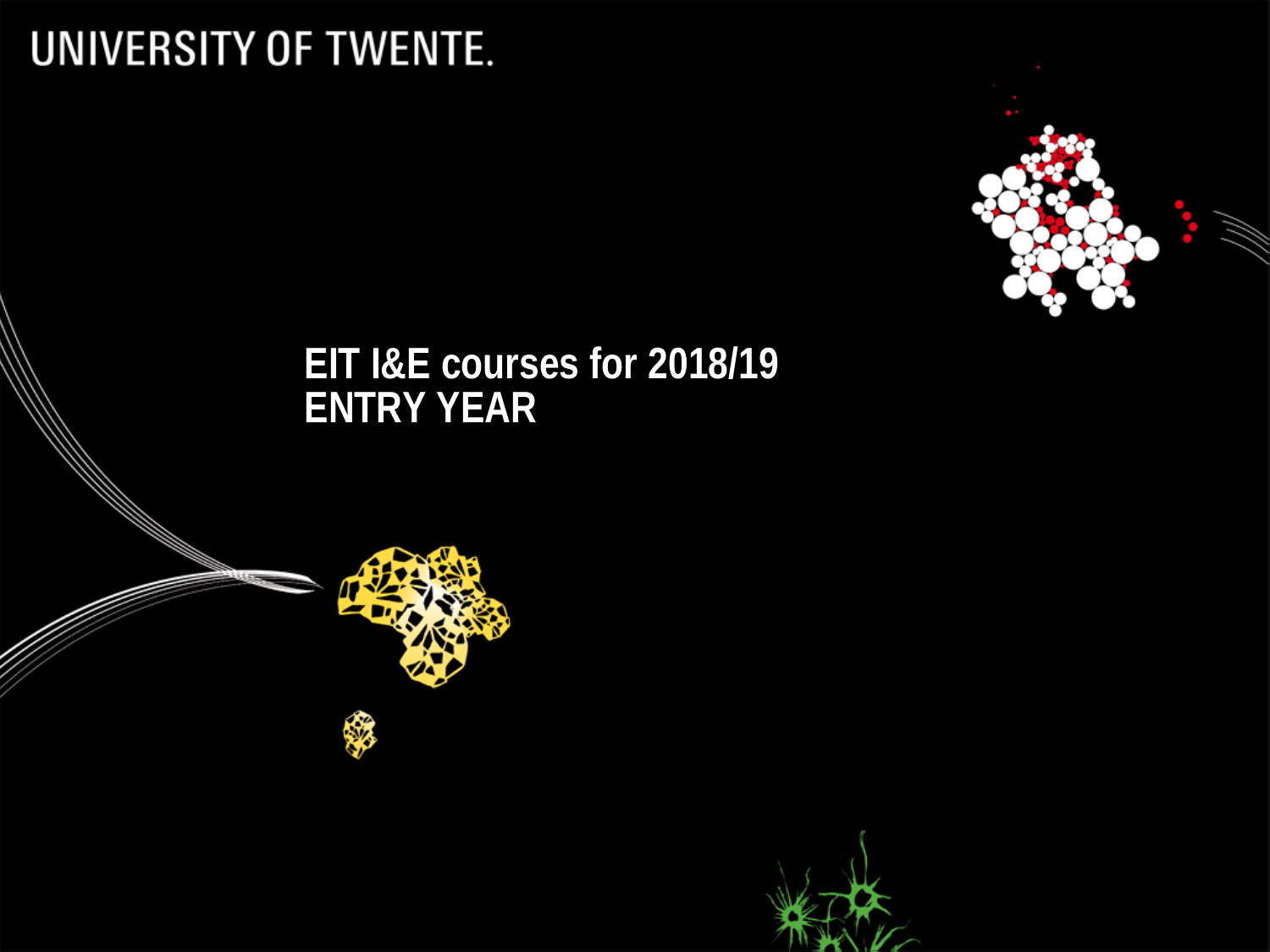## **Overview**

|                                    | Q <sub>1</sub>                                                                                              | Q2                                                                                                 | Q3                                                                                                                  | Q <sub>4</sub>                                                                                                    |
|------------------------------------|-------------------------------------------------------------------------------------------------------------|----------------------------------------------------------------------------------------------------|---------------------------------------------------------------------------------------------------------------------|-------------------------------------------------------------------------------------------------------------------|
| <b>Required</b>                    | <b>I&amp;E Basics</b>                                                                                       | <b>BDL1</b>                                                                                        | BDL <sub>2</sub>                                                                                                    |                                                                                                                   |
| Forced<br>elective (1 of<br>these) | <b>Brand</b><br>Management<br>$(\dot{\phantom{a}})$<br><b>Bioresource</b><br><b>Business</b><br>Development | Computer<br>Ethics $(*)$<br>Sustainable<br><b>Bioresource</b><br><b>Supply Chain</b><br>Management | Global<br>Strategy and<br><b>Business</b><br>Development<br><b>Strategic Tech</b><br>Management<br>and $Inno$ $(*)$ | Empirical<br><b>Methods</b><br>Bus.<br>Models for<br>sustainable<br>energy<br>Info<br>systems for<br>fin. service |

Note: Electives as of 27.08. 2018. May be subject to changes!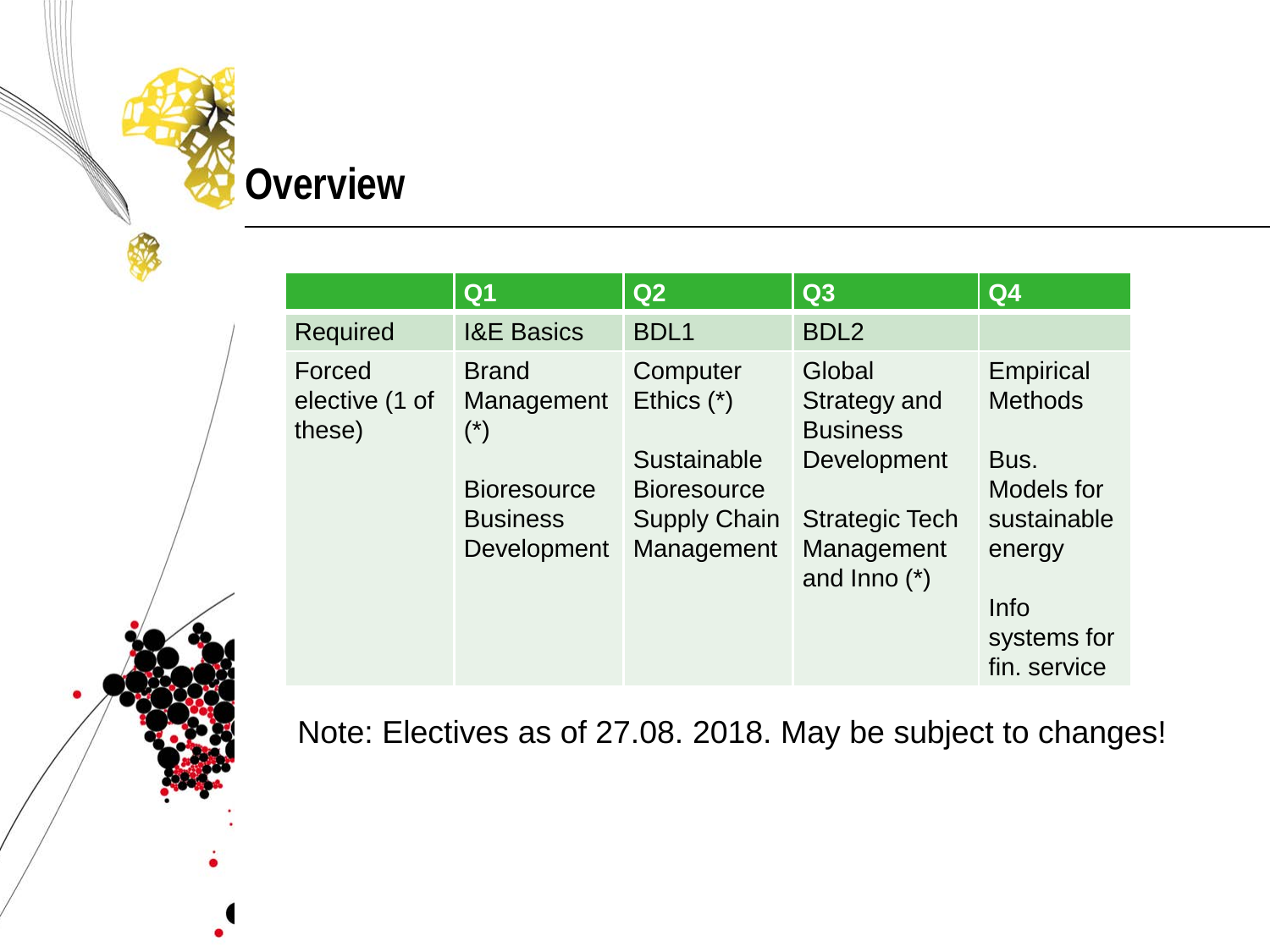## **[I&E] Basics: Innovation and Entrepreneurial Finance : Q1**



#### Sandor Löwik for Inno + EIT online

#### Jeroen Sempel for Ent. Finance + EIT online

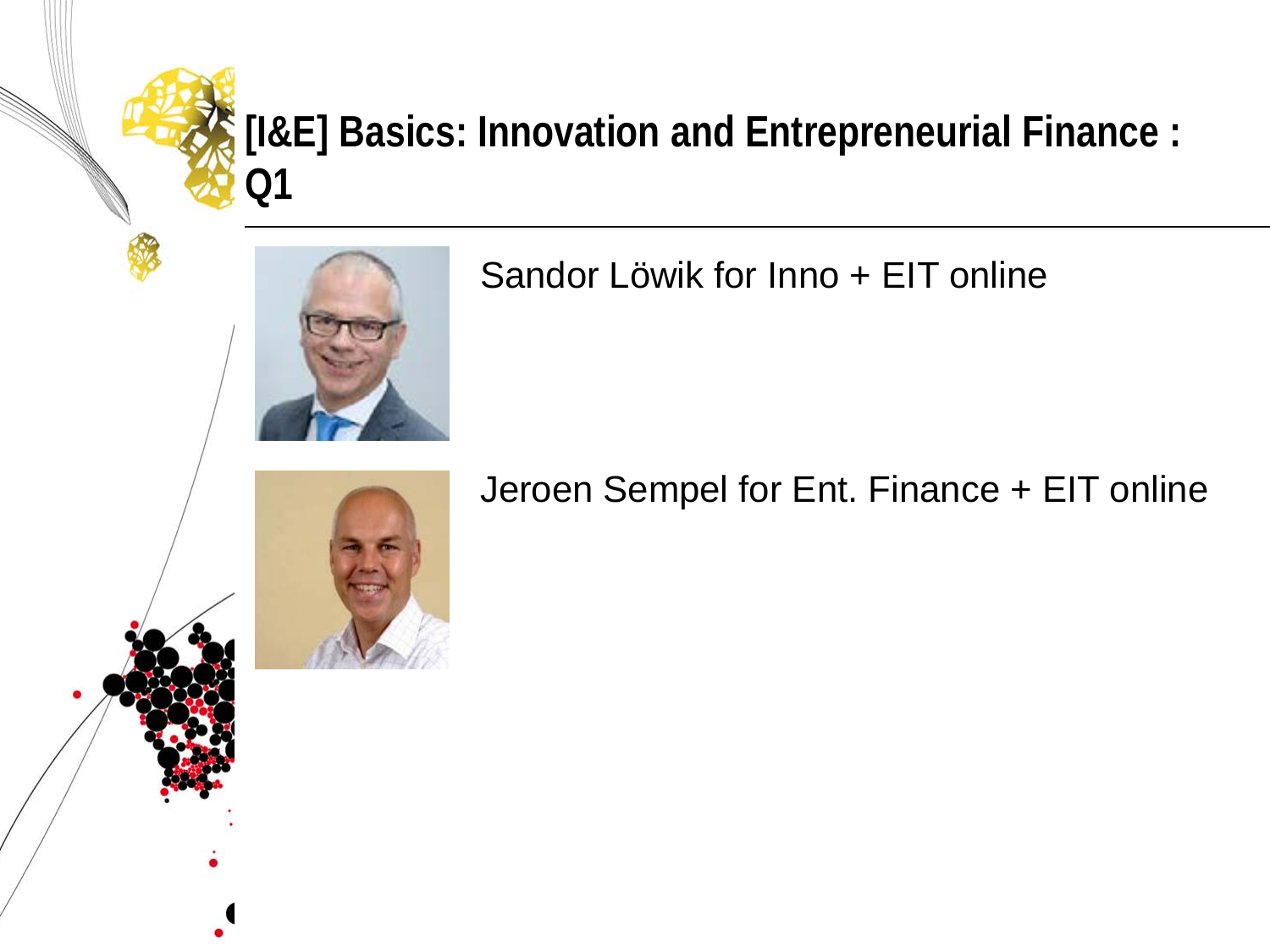# **Business Development Lab I & II (total 10 ECTS): Q2&3**



#### Rainer Harms for Entrepreneurship + Online

#### Martin Stienstra for Projects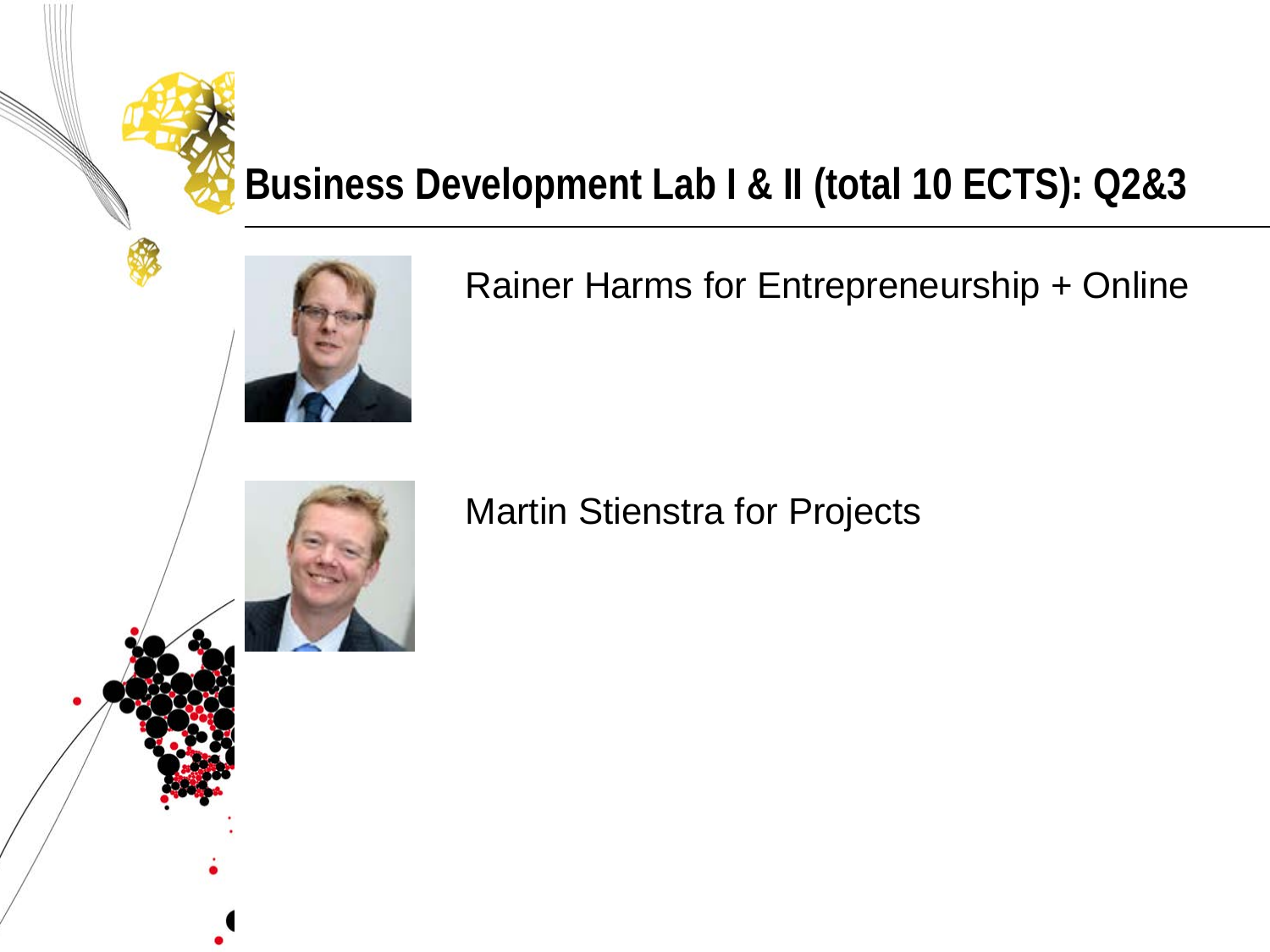#### **Elective: Brand Management; Q1**



Jörg Henseler Course code: 201700019

- introduce the value of brand management
- describe key brand and brand management concepts
- introduce brand management practices
- clarify the difference between brand equity and brand valuation
- explore the relationship between branding and customer experience
- develop a brand experience strategy
- plan the rejuvenation of a known brand
- produce the plan for an strategic brand alliance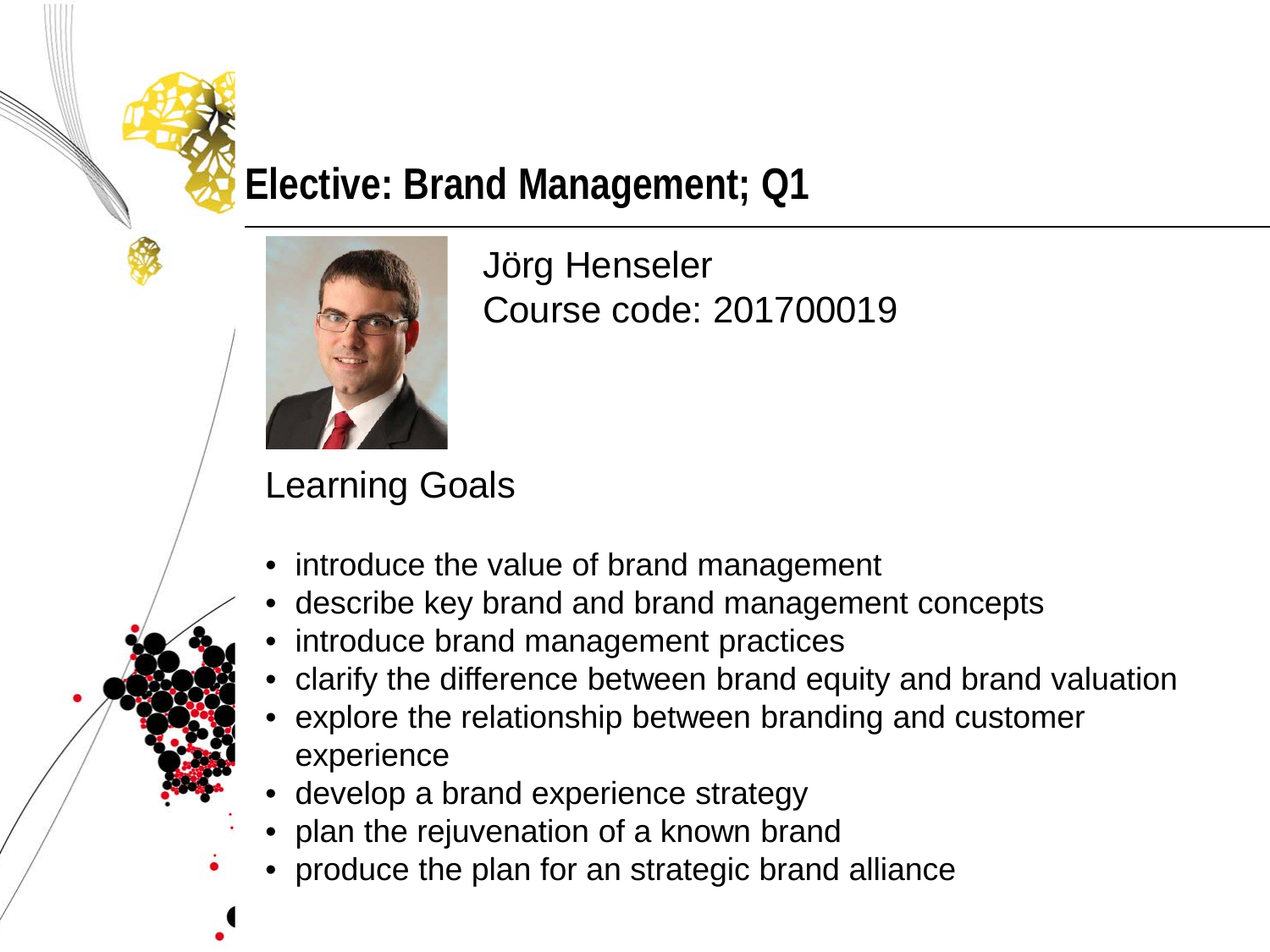## **Elective: Empirical Methods for Designers, Q4**



Jörg Henseler Course code: 201500008

- To prepare students to autonomously conduct multivariate analysis, for instance as part of their masterthesis.
- To acquaint students with the requirements and assumptions of various multivariate statistical techniques.
- To provide students with a fundamental, yet powerful methodological toolbox for empirical design research.
- To enable students to make well-grounded decisions with regard to the empirical part of the masterthesis.
- To make students understand the methods and results section of scientific articles.
- To facilitate a better judgment related to the quality of analyses and the validity of empirical findings.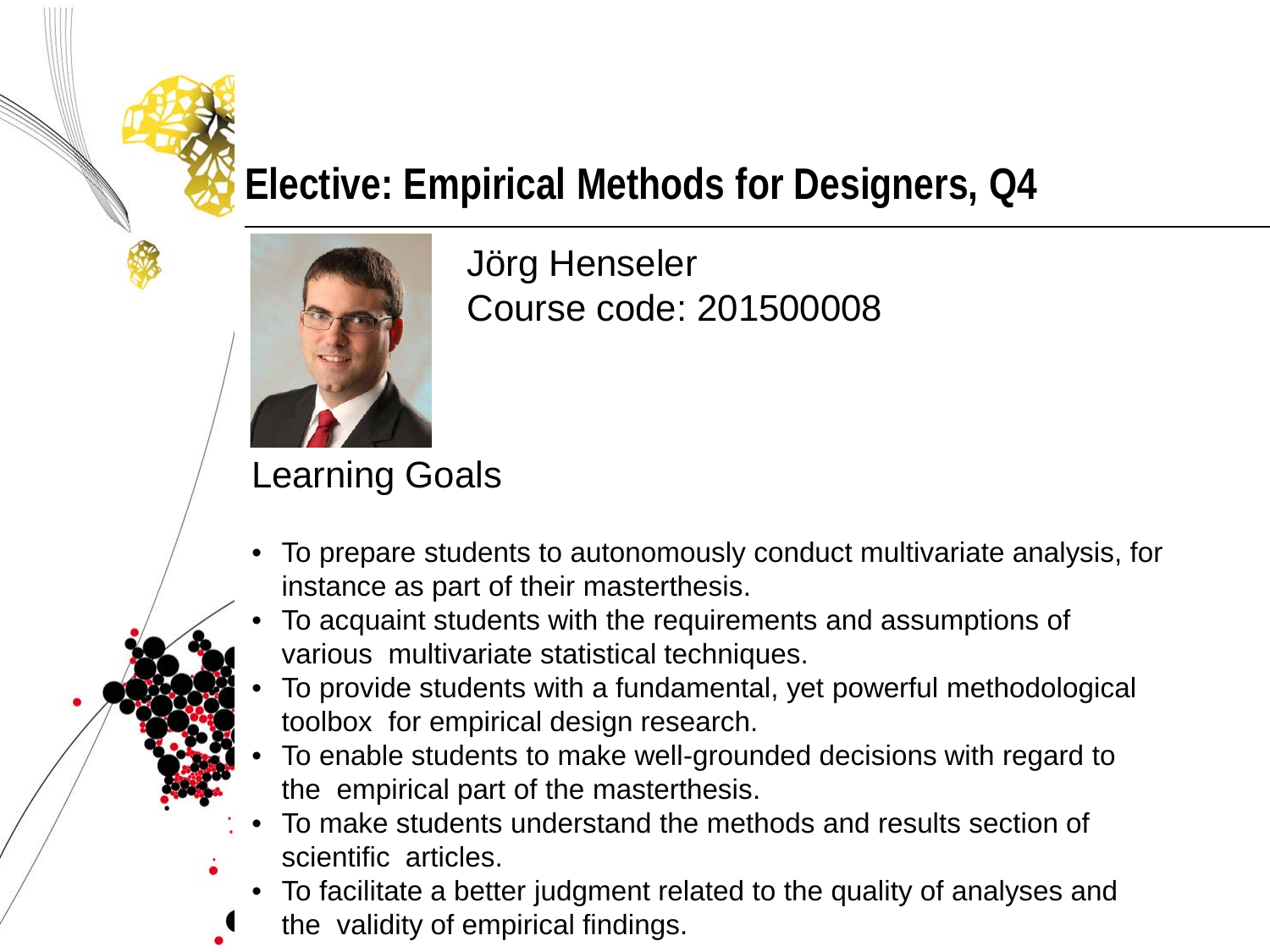# **Elective: Business Models for Sustainable Energy, Q4**



Jörg Henseler Course code: 201700365

- link theoretical concepts on entrepreneurship to a practical case of his/her own choice within sustainable energy sector
- assess and shape an opportunity for a successful business foundation in sustainable energy sector
- choose and apply various frameworks from an initial toolset addressing the development of a business plan
- present their business idea to a panel of potential investors in a convincing and consistent manner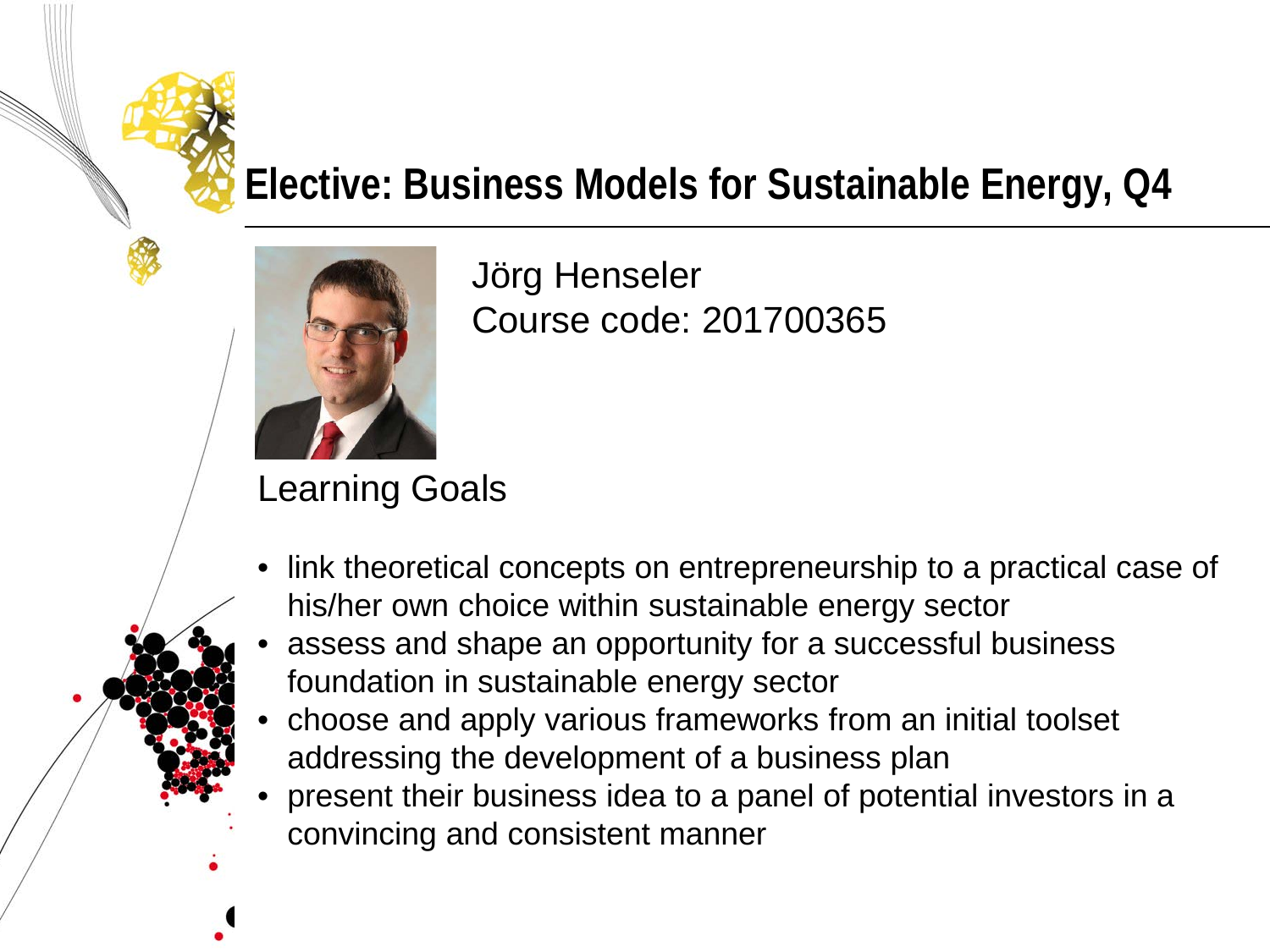## **Elective: Global Strategy and Business Development: Q3: 201600155**





Martin Stienstra **Raymond Loohuis** 

•Explain the most important theories and models of business strategies, foresight, and network strategies;

•Critically reflect on conceptual and empirical contributions to the aforementioned literature in the field;

•Analyze and explain the success and failure of (international) firms from the perspective of their foresight strategies and subsequent strategic and marketing choices in the global context.

Recognize and formulate strategic and business problems including current and future opportunities for business development based on real-life cases in the international/global context.

Design solutions for strategic and marketing problems for business development based on proper foresight techniques.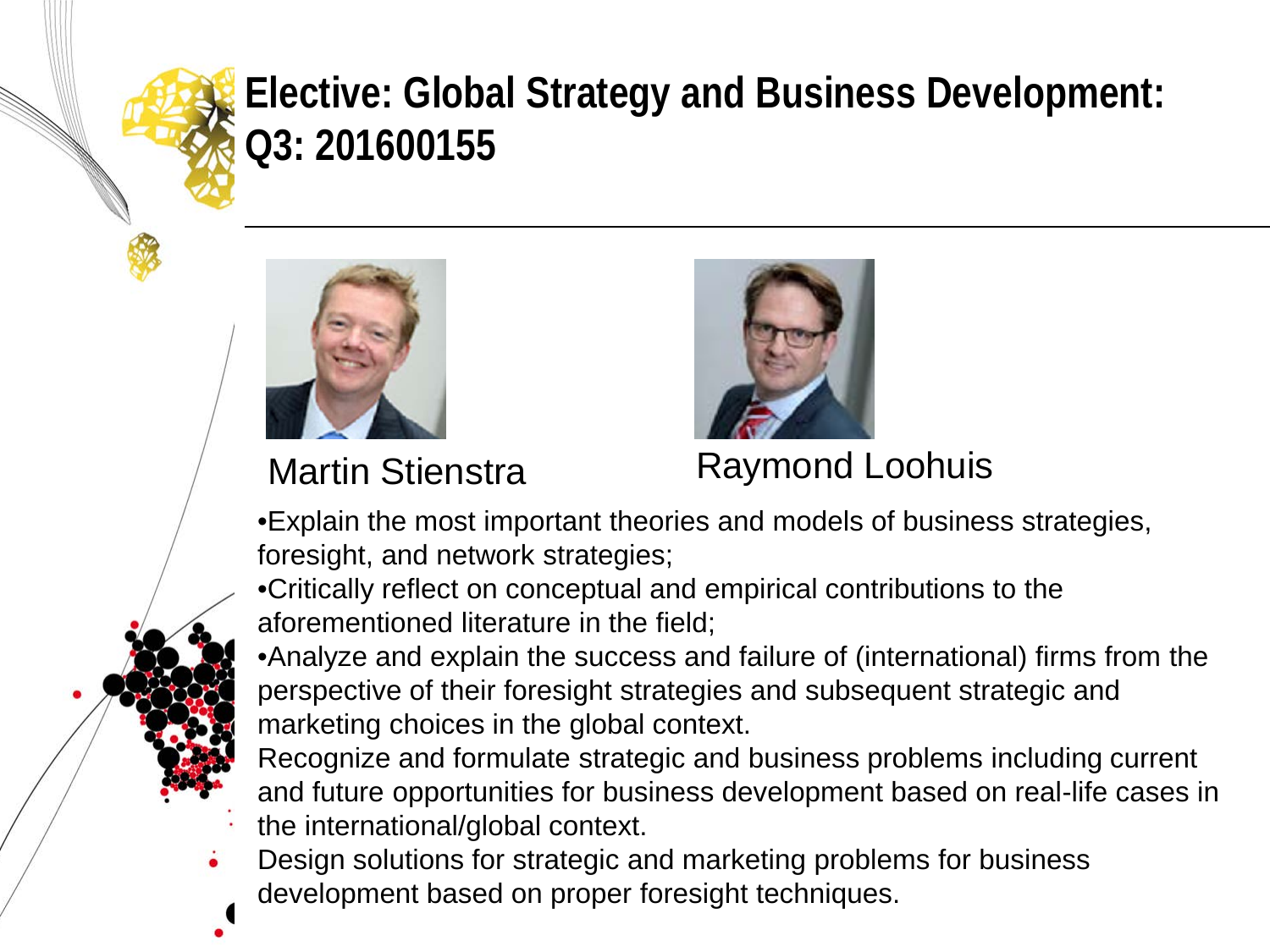# **Elective: Information Systems for the Financial Services Industry: Q4**



Course code: 194105070 Jos van Hillgersberg

Organization (Block of 4x 45 min each week). Detailed schedule will be made available first lecture, but sessions usually consists of:

- 1. Lecture
- 2. Case Study Discussion
- 3. Guest Speaker
- 4. Student Project presentations and progress report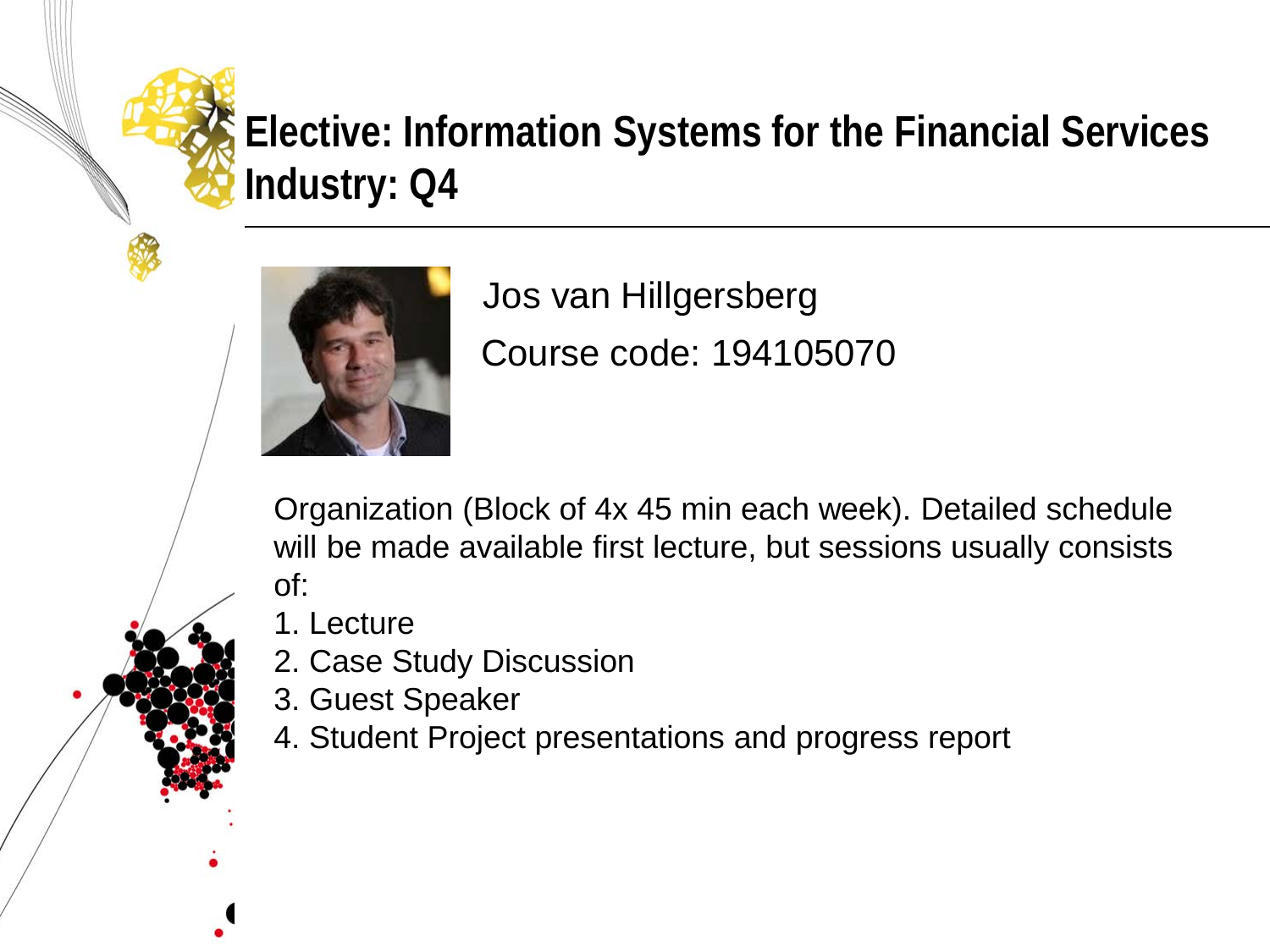#### **Elective: Computer Ethics: Q2**



Course code: 191612680 Kevin MacNish

- Gain knowledge of the most fundamental discussions, theories and controversies in computer ethics through engaging with contemporary academic texts
- Develop practical skills in ethical reasoning and deliberation appropriate for Masters level
- Knowledge of professional codes of ethics with their implications in terms of responsibility and whistle-blowing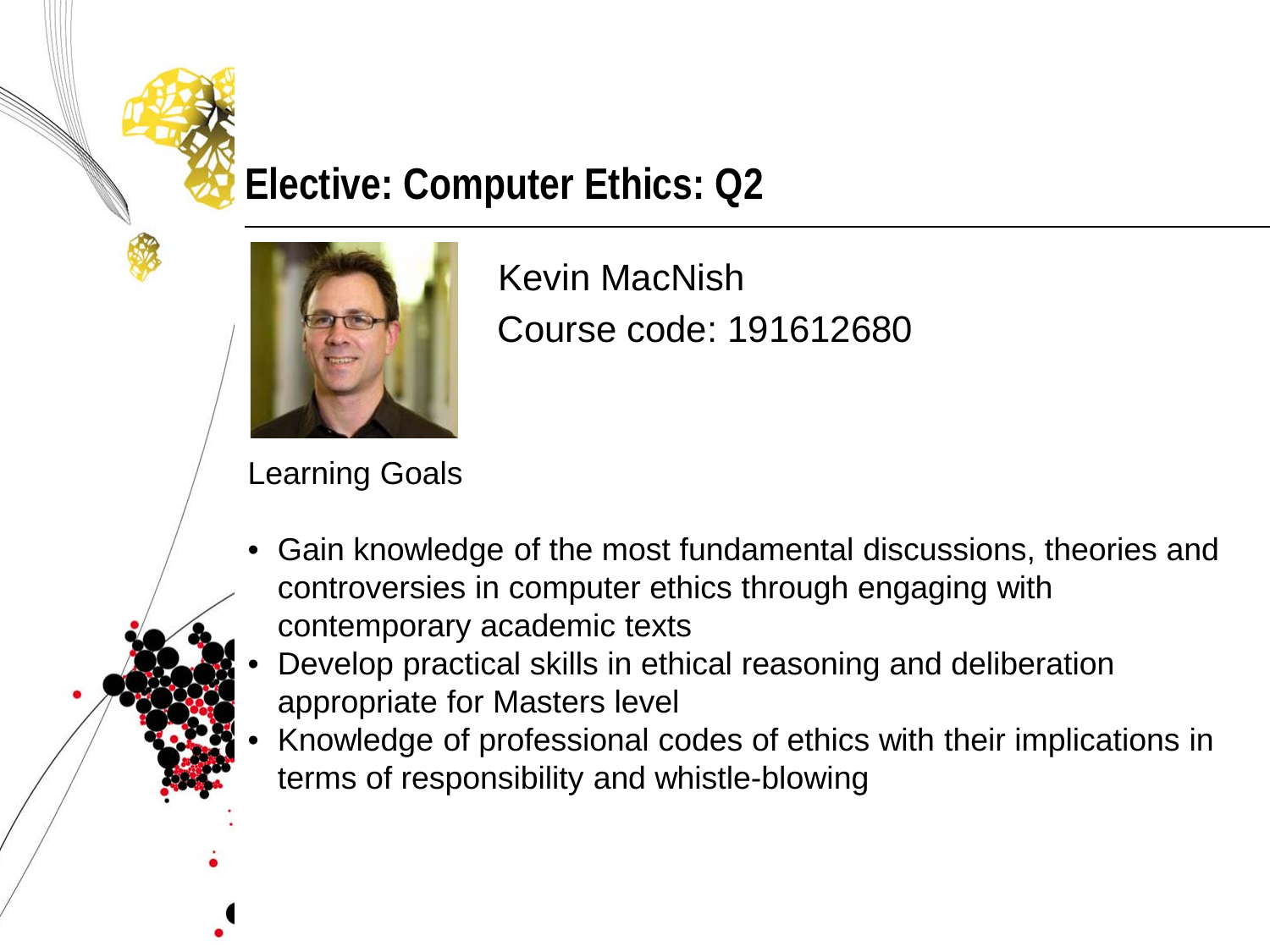# **Elective: Bioresource Business Development and Management: Q1**



Course code: 201800077 Maarten Arentsen

#### Learning Goals

• This course is introducing the basic concepts of (operations) management. The focus is on optimizing the value chain within a company. The learning goals can be achieved by working out a real case study for a company which is making carbonised biomass in an innovative and efficient way. The rest products are heat, gas and oil. Clients are the traditional charcoal sellers but also industry show interest to replace cokes with high quality charcoal. The company is not performing in line with the expectations of the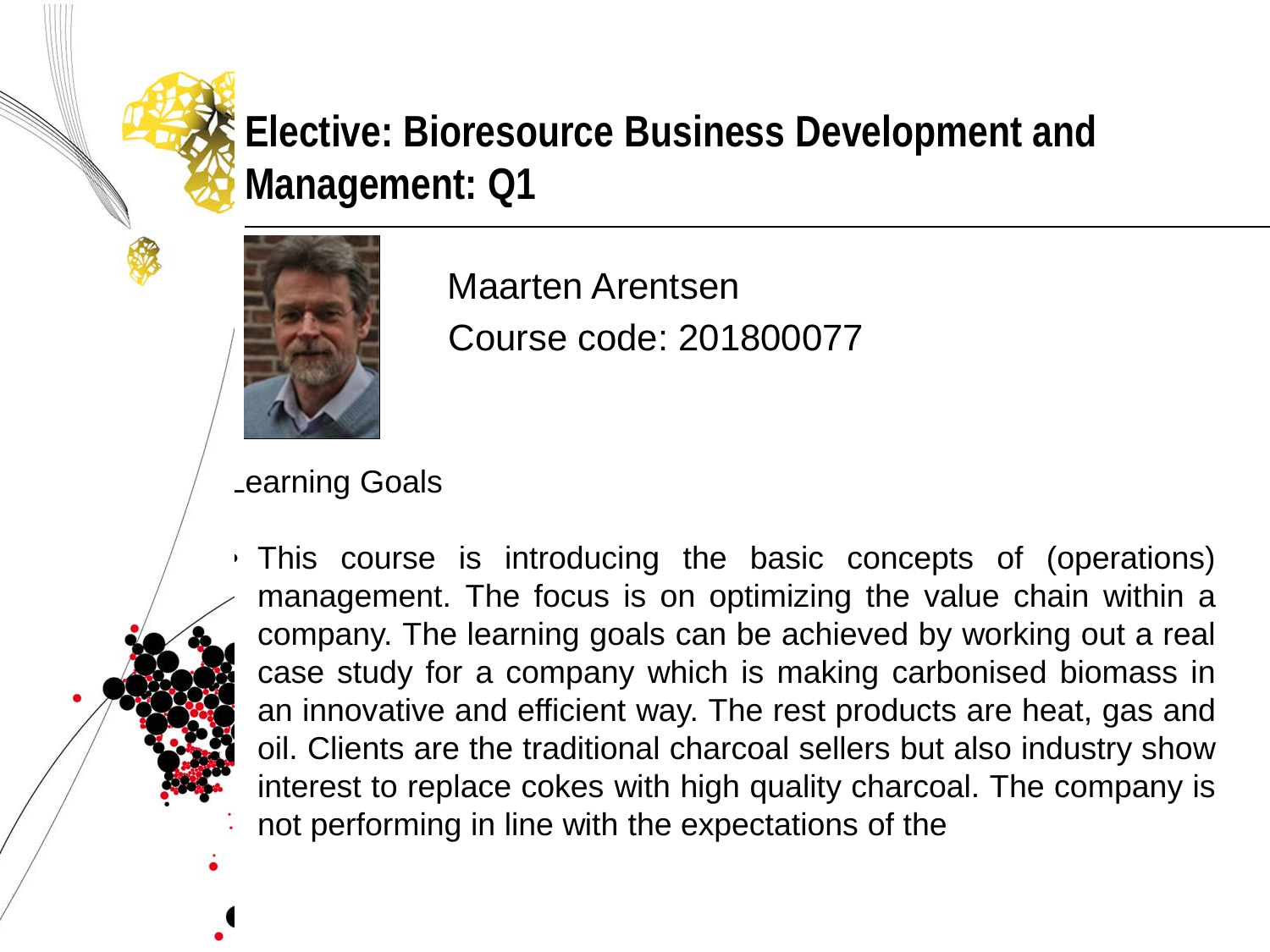## **Elective: Sustainable Bioresource Supply Chain Management: Q2**



Course code: 201800079 Maarten Arentsen

#### Learning Goals

In line with the course content, at the end of the course the students are expected to learn how to: (i) model the material/waste/energy flows of Biouresource Supply Chains (BSCs), (ii) identify the dynamic conditions of BSC operations, (iii) quantify economic, social, and environmental sustainability indicators of BSCs, (iv) efficiently use game theory to define business strategy in BSCs, (v) develop decision-support framework for implementing sustainable business within BSCs, and (vi) observe the utility of business information systems to improve the sustainability of BRSc.